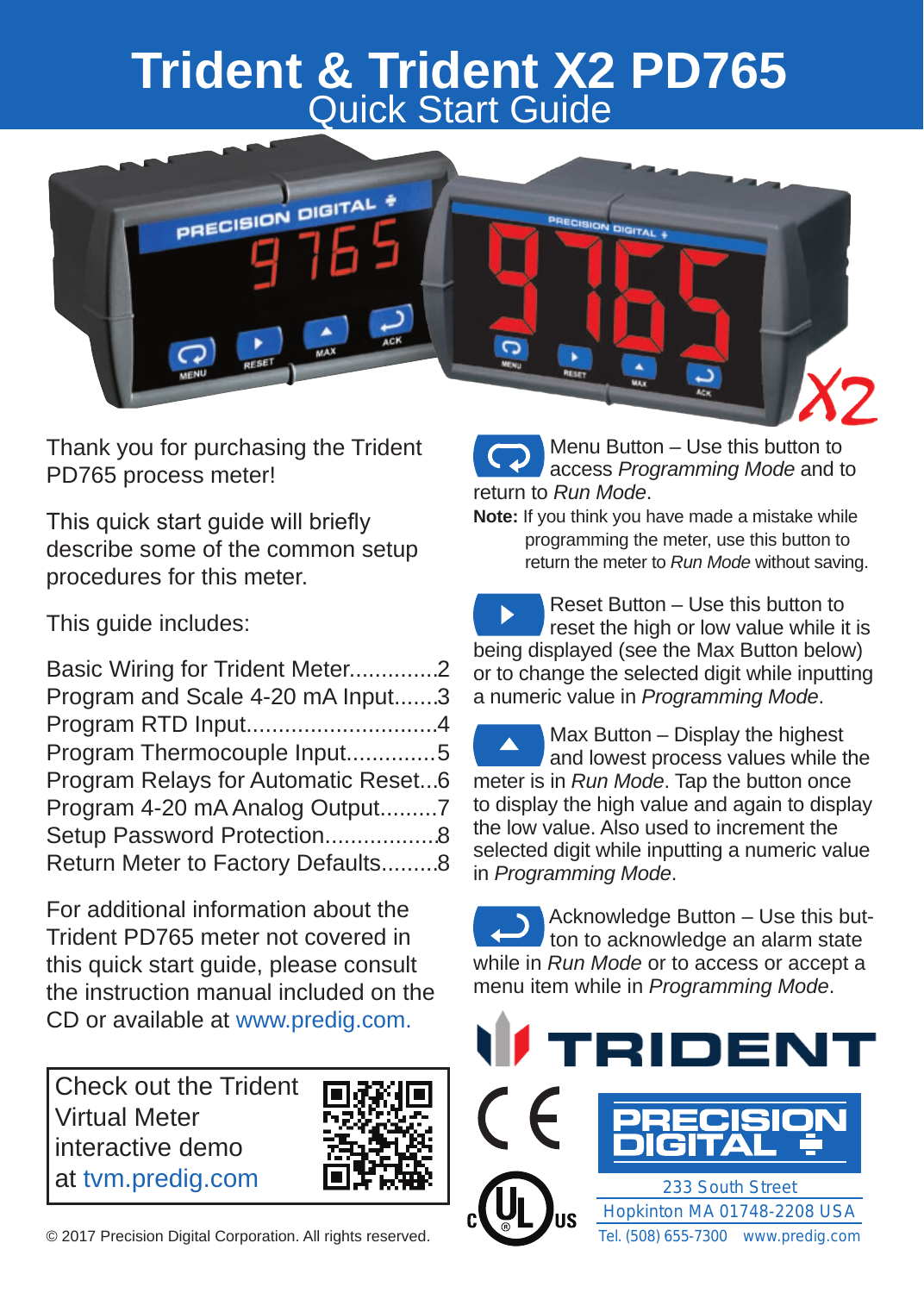## Trident & Trident X2 PD765 Quick Start Guide **Basic Wiring for Trident Meter**

The connectors label, affixed to the top of the meter, shows the location of all connectors available. It also identifies the location of the RTD/TC selector switch. Connect your wires to the provided connectors and plug into the meter as indicated.

## **4-20 mA Input Wiring**

The below image shows wiring for a 4-20 mA input using an external power supply.<sup>1</sup>



The below image shows wiring for a 4-20 mA input using an internal power supply.<sup>2</sup>



## **Thermocouple Wiring**



## **Relay Connections5**



## **Voltage Input Wiring**



The below image shows wiring for a Three-Wire RTD Input Connection



The below image shows wiring for a Two-Wire RTD Input Connection



## **4-20 mA Output Wiring4**

The image to the **left** shows wiring for a 4-20 mA output using an external power supply.<sup>1</sup> The image to the **right** shows wiring for a 4-20 mA output using an internal power supply.<sup>2</sup>



The below image shows wiring for a 4-20 mA output & input signal powered by meter.<sup>3</sup>

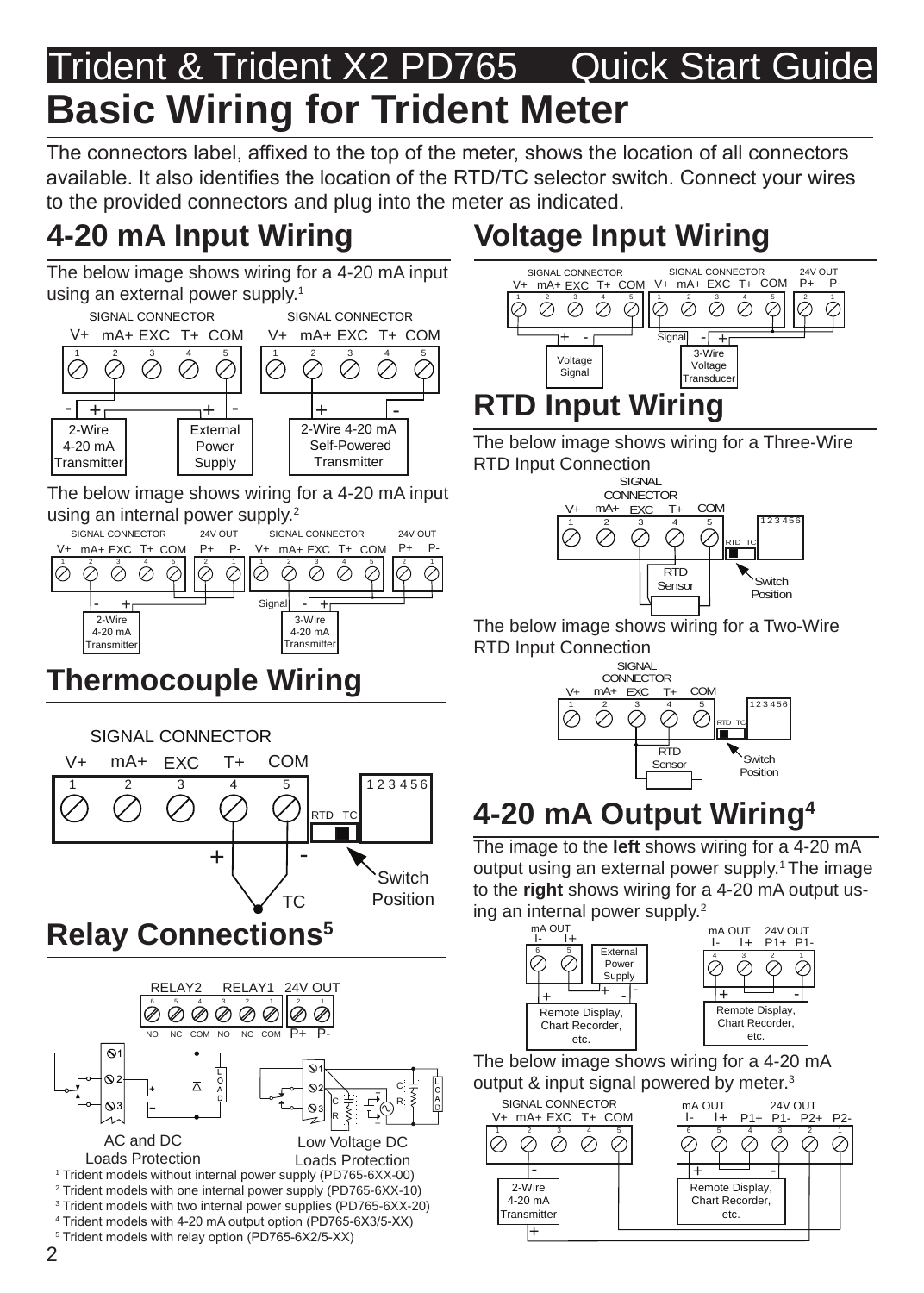## Trident & Trident X2 PD765 Quick Start Guide **Program and Scale 4-20 mA Input**

These instructions show you how to program the Trident meter to accept a 4-20 mA input and display a value associated with that range. When the meter is receiving a 4 mA input, it will display the low end of the programmed display range; when receiving a 20 mA input, it will display the high end of the programmed display range.

**For example:** If the meter were used to display the level of a 100 ft tall tank, the transmitter should send a 4 mA signal when the tank is empty and a 20 mA signal when the tank is full. The meter should be programmed to interpret these inputs on a display range of 0-100, so that at 4 mA the meter will display 0.0 and at 20 mA the meter will display 100.0.



Press  $\bigcirc$  to enter *Programming Mode*, press  $\Box$  to



access the **SEEu** (Setup) menu.

Select 4-20 (4-20 mA) and press  $\Box$  to confirm input selection.



**Note:** This should be the default option, but if it is not, press  $\left( \begin{array}{c} 1 \\ 1 \end{array} \right)$  to scroll through the choices. Press  $\Box$  to access the  $inPE$  (Input) menu.





Press  $\Box$  to access the dEc.P (Decimal Point) menu.



Press **A** to select the decimal place, then press  $\left( -\right)$ .



Press  $\Box$  to enter the *Profi* (Program) menu.



Press  $\Box$  to enter the  $5cR$ (Scale) menu.



**Note:** These instructions show you how to *scale* the meter using the factory calibrated internal signal source. You do not need to *calibrate* (CAL) a new meter.

Press  $\Box$  to access inP1 (Input 1). This is the input



which represents 0% of the process variable. The default value of  $4.00 \text{ mA}$ ) should be sufficient for most applications. Press  $\Box$  to accept.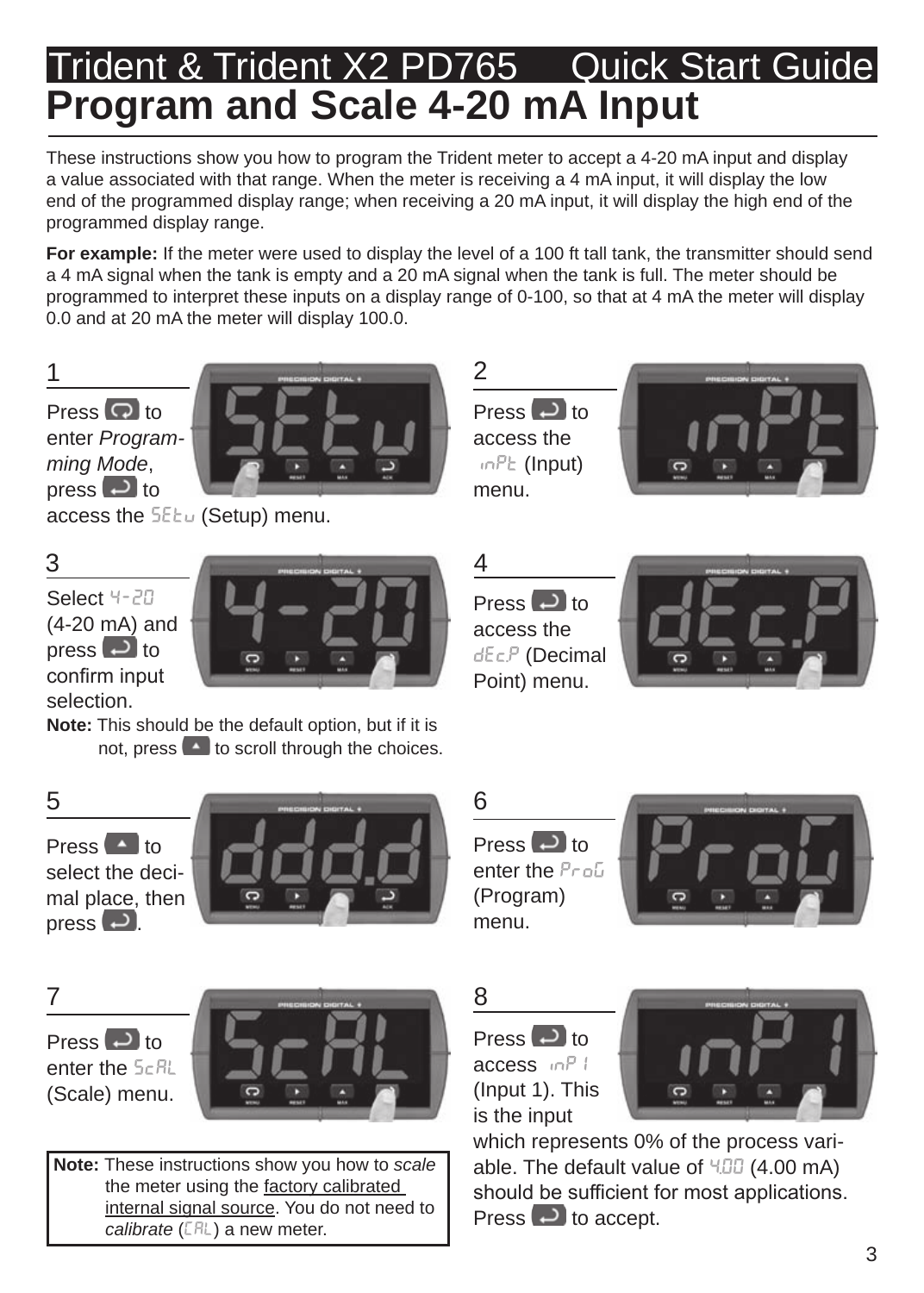# Trident & Trident X2 PD765 Quick Start Guide

 $Press$  to access diS1 (Display 1). This is the



value that will be displayed on the meter when the current input is at 4 mA.

Press  $\left( \begin{array}{c} 1 \\ 1 \end{array} \right)$  to increment the digit. Press  $\Box$ 

to accept the



new diS1 value once you are done.

## 13

 $Press$  to enter d<sub>152</sub> (Display 2)*.*  Change the



value as described in steps 10-11. Press  $\Box$  to accept value.

# **Program RTD Input**

Press  $\mathbf{P}$  to select a digit (the selected digit is brighter than the others).







20.00 for input 2 should be sufficient Press  $\Box$  to accept this value.

## 14

Press **o**to return to *Run Mode*.



**Note:** The method for inputting numeric values described above is the same method used to input numbers in all other areas of the Trident meter.

These instructions show you how to program the Trident meter to accept an RTD input. The display value will directly represent the temperature sensed by the RTD connected to the meter. There is no need to scale the meter's display value.



Press<sup>Ot</sup> to enter *Programming Mode*, press  $\Box$  to



access the 5EEu (Setup) menu.



Press  $\blacksquare$  to scroll through the choices, select rtd (RTD) and press  $\Theta$  to confirm input.



Press  $\left( \begin{array}{c} 1 \\ 1 \end{array} \right)$  to scroll through the RTD curve choices and

Press  $\Box$  to access the  $inPE$  (Input) menu.



select either **R385** or **R392** (RTD curve). Press **to confirm curve selection**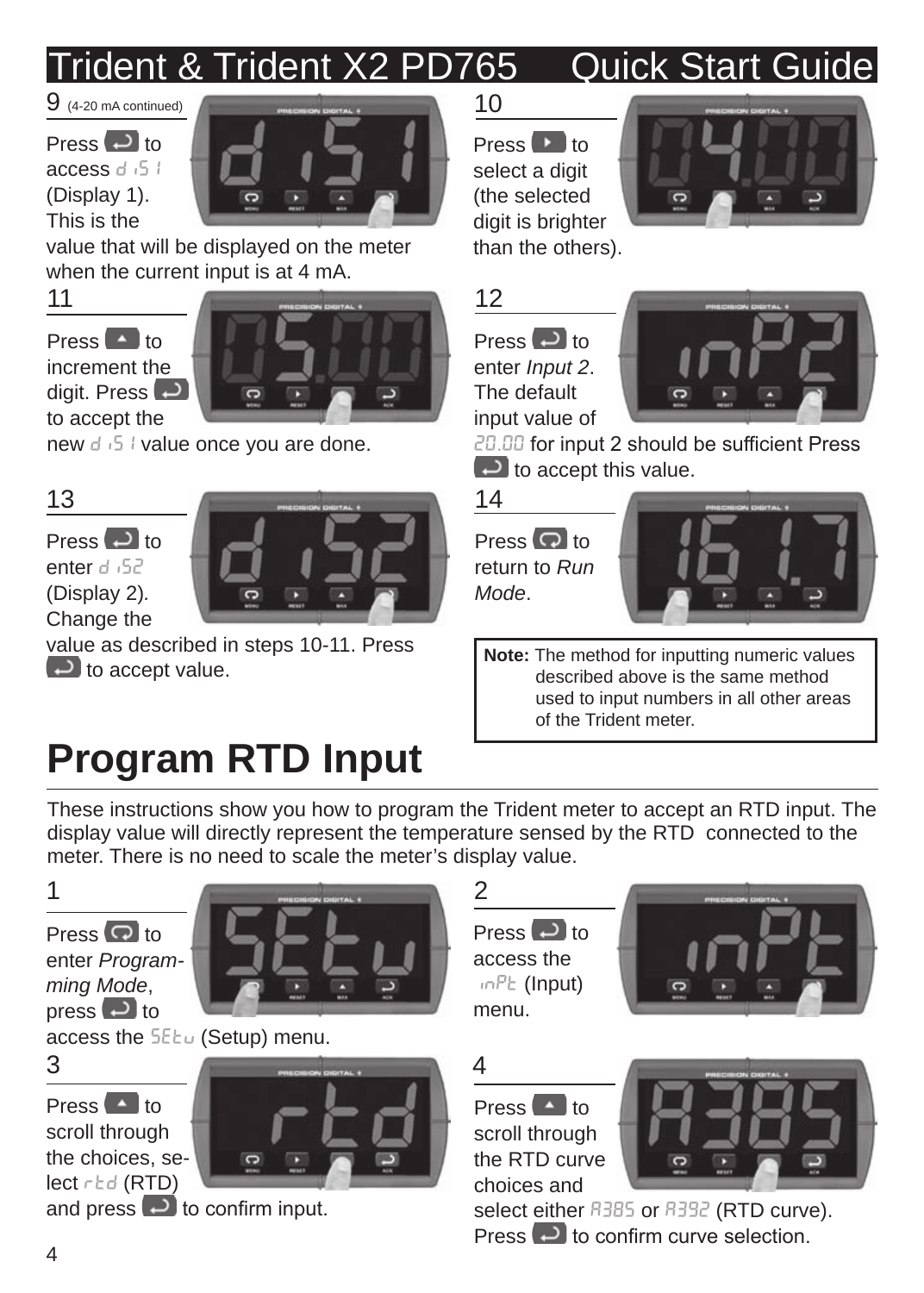# Trident & Trident X2 PD765 Quick Start Guide

Press  $\Box$  to access the  $F E$  (Fahrenheit/Celsius) menu.



 $Press$  until the appropriate unit designation is displayed,



press  $\Box$  to confirm.

Press  $\left( \begin{array}{c} 1 \\ -1 \end{array} \right)$  to access the dEc.P (Decimal Point) menu.







to confirm. Press<sup>(</sup>a) to exit *Programming Mode* and return to *Run Mode*.

# **Program Thermocouple Input**

These instructions show you how to program the Trident meter to accept a thermocouple input. The display value will directly represent the temperature sensed by the thermocouple connected to the meter. There is no need to scale the meter's display value.



the choices, select  $\vdash\Box$ 



(thermocouple) and press  $\overline{\bullet}$  to confirm.

Press **D** to access the F C (Fahrenheit/Celsius) menu.







Press  $\blacksquare$  to scroll through the thermocouple type



choices and select the type of thermocouple you are using (i.e. J, K, T, T 0.1º Res, E).  $P$ ress  $\Box$  to confirm.

 $Press$   $\sim$  until the right unit designation is displayed,



press  $\Theta$  to confirm. Press  $\Omega$  to exit *Programming Mode* and return to *Run Mode*.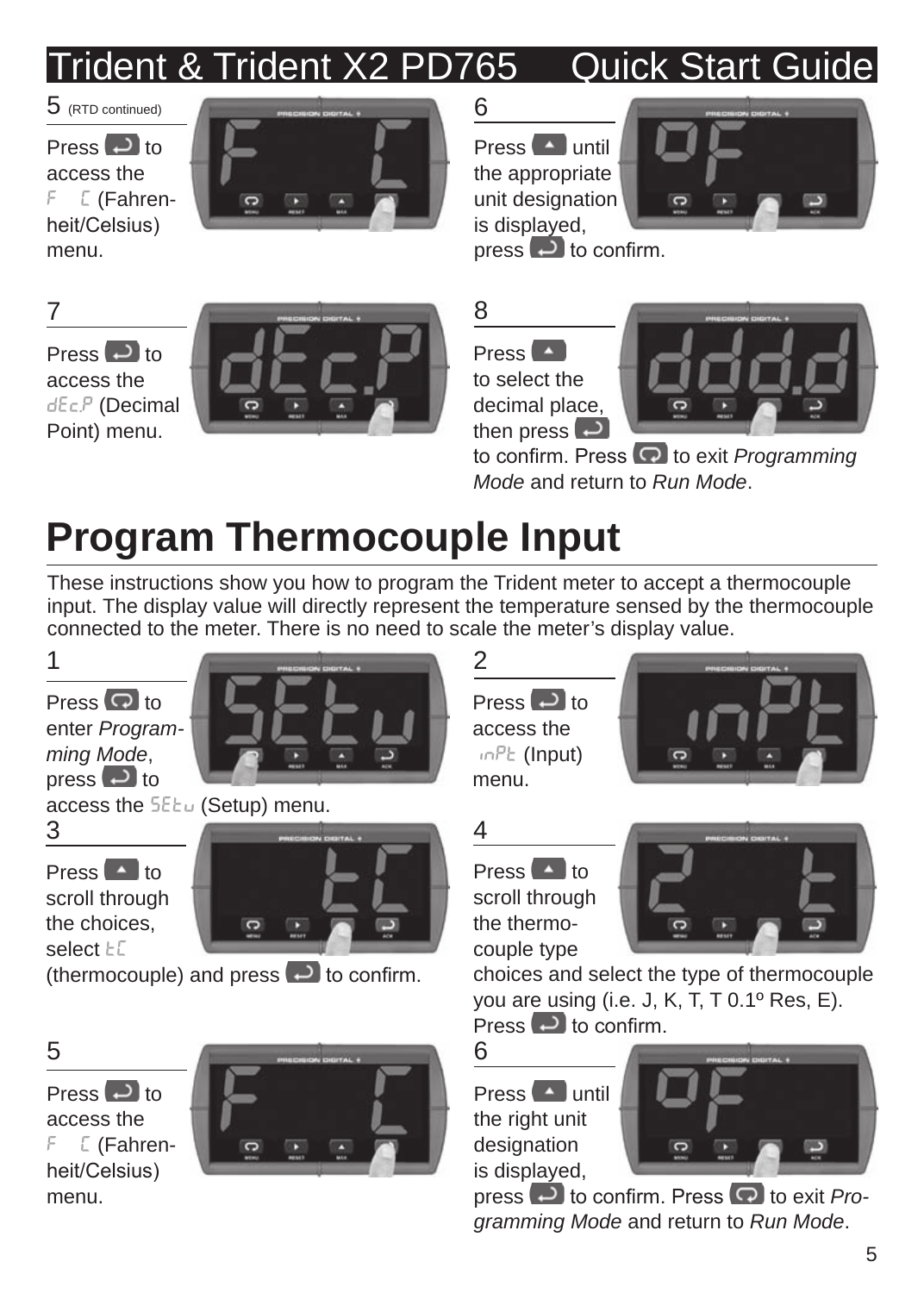# Trident & Trident X2 PD765 Quick Start Guide **Program Relays for Automatic Reset**

These instructions show you how to program the Trident meter to turn on the relays at programmable set points and turn off the relays at reset points.

**Note:** If the *set point* is **higher** than the *reset point*, the relay will be a **high alarm**. If the *set point* is **lower** than the *reset point*, the relay will be a **low alarm**.

Press  $\overline{Q}$  to enter *Programming Mode*, press  $\Box$  to



access the SEtu (Setup) menu.



Press  $\Box$  to access  $rH$ <sup>4</sup> (Relay 1).





Press  $\blacksquare$  (if necessary) until Ruto (Automatic Reset) is

displayed and then press  $\Box$ 



Press  $\Box$  to access  $r511$ (Reset Point 1) and use the



and **buttons to change the value.** 

Press  $\Box$  to access SEE2 (Set Point 2) and use the



 $\Box$  and  $\Box$  buttons to change the value.







tion).



Press  $\Box$  to access  $55H1$ (Set Point 1) and use the



**and**  $\bullet$  buttons to change the value.

8

Press  $\Box$  to access  $rH^2$ (Relay 2), press  $\Box$ 



to access  $B \in \mathbb{R}^2$  (Action 2), and press  $\Box$ again to access Rubo (Automatic Reset).

Press  $\Box$  to

access  $r5H^2$ (Reset Point 1) and use the



 $\Box$  and  $\Box$  buttons to change the value. Press  $\Theta$  to accept and  $\Omega$  to exit.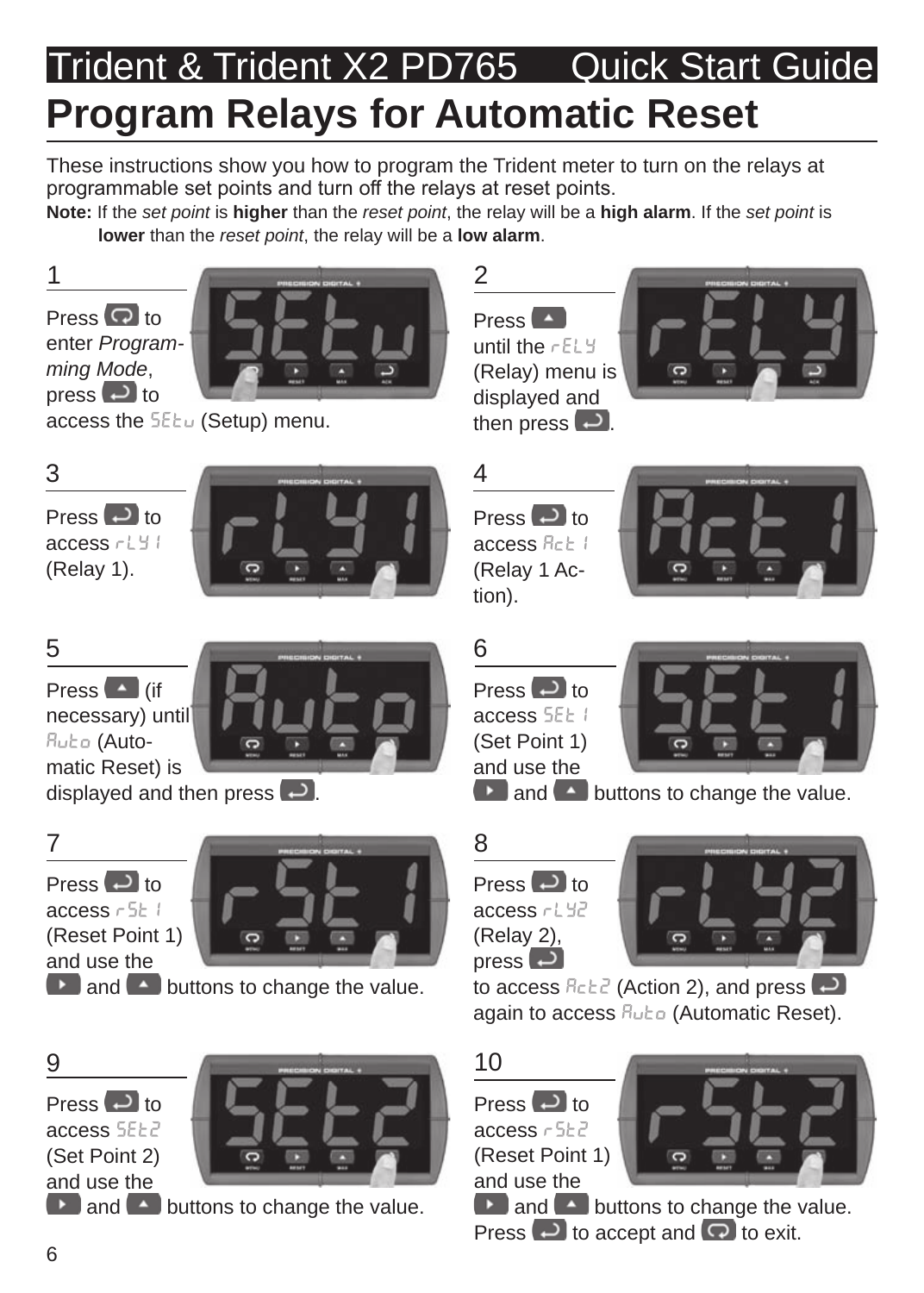## Trident & Trident X2 PD765 Quick Start Guide **Program 4-20 mA Analog Output**

These instructions show you how to program the Trident meter to output an analog signal based on its display value. This signal is commonly output to a PLC or chart recorder. **Note:** The display values programmed for 4-20 analog output do not need to be the same as those programmed as input scale values, though they most commonly will be.

Press  $\bigcirc$  to enter *Programming Mode*, press  $\overline{f}$  to



access the **SEEu** (Setup) menu.

 $Press$   $\sim$  until the Rout (Analog Out) menu is displayed and then press  $\Box$ 



Press **D** to enter the  $5c$ <sup>RL</sup> (Scale) menu.



**Note:** The meter will use an internally calibrated signal source to scale the analog output signal. There is no need for a calibrated signal source to scale the analog output.

Press  $\Box$  to access out 1 (Output 1). This is the output



signal which represents  $d_1$  5  $l$ . The default value of  $4.00$  mA) should be sufficient for most applications. Press  $\Box$  to accept.

Press **D** to access out? (Output 2). Press  $\Box$  to



accept the default value of 20.00 (20.00 mA).





display value at which the low range of the output (set in the next step, typically 4.00 mA) will be transmitted. Use the **a** and  $\triangle$  buttons to change the value and press  $\Box$  to accept.

Press  $\Box$  to access d<sub>152</sub> (Display 2). This is the



display value at which the high range of the output will be transmitted. Use the  $\Box$  and buttons to change the value and press  $\Box$  to accept.

Press  $\overline{Q}$  to return to *Run Mode*.